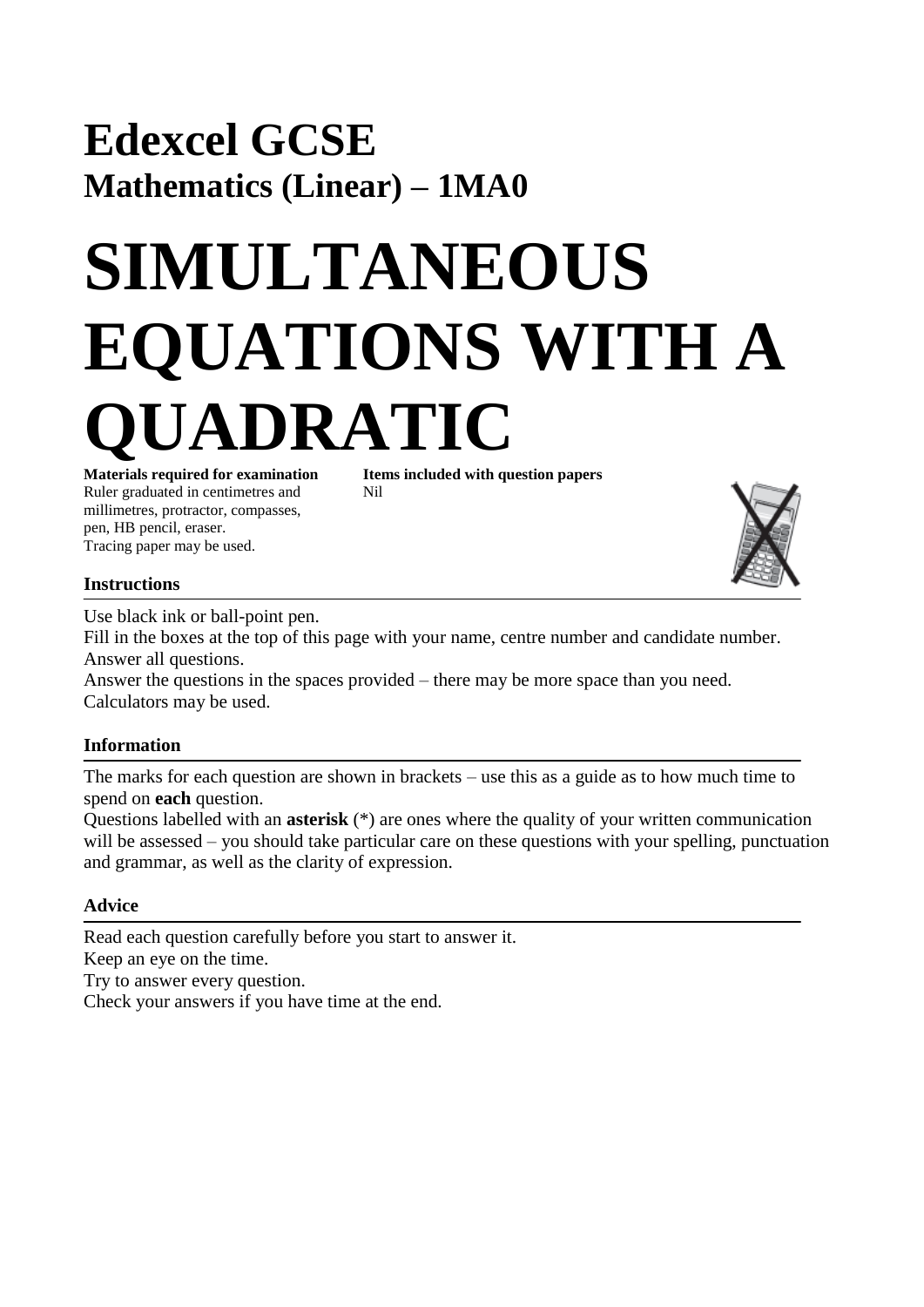**1.** Solve the simultaneous equations

$$
x^2 + y^2 = 29
$$

$$
y - x = 3
$$

………………………………………………………

**(Total 7 marks)**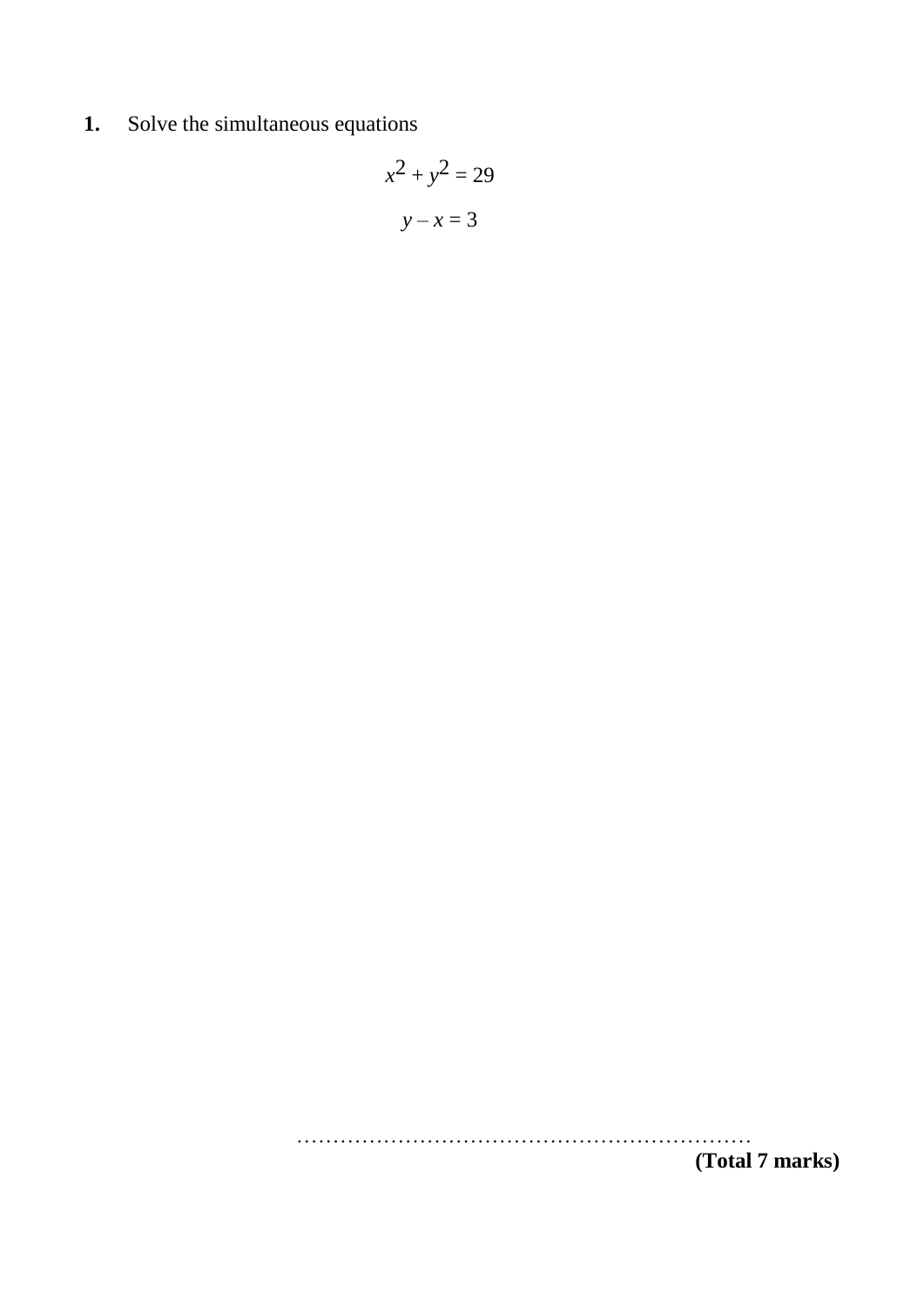- **2.** Bill said that the line  $y = 6$  cuts the curve  $x^2 + y^2 = 25$  at two points.
	- (a) By eliminating *y* show that Bill is incorrect.

**(2)**

### (b) By eliminating *y*, find the solutions to the simultaneous equations

$$
x^2 + y^2 = 25
$$

$$
y = 2x - 2
$$

*x* = ........................ *y* = ................... or *x* = ........................ *y* = ................... **(6) (Total 8 marks)**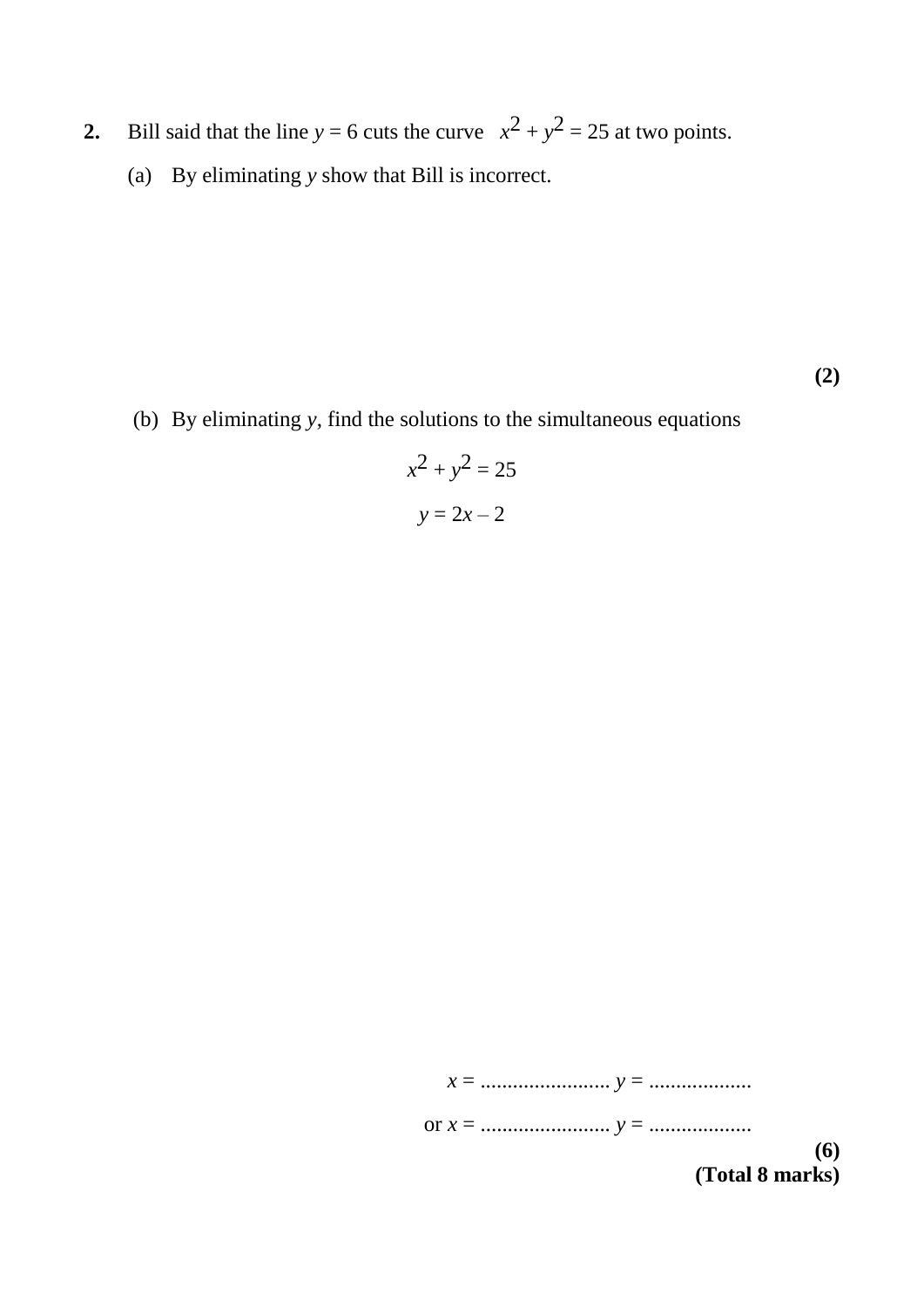**3.** By eliminating *y*, find the solutions to the simultaneous equations

$$
x^2 + y^2 = 25
$$

$$
y = x - 7
$$

|  | (Total 6 marks) |
|--|-----------------|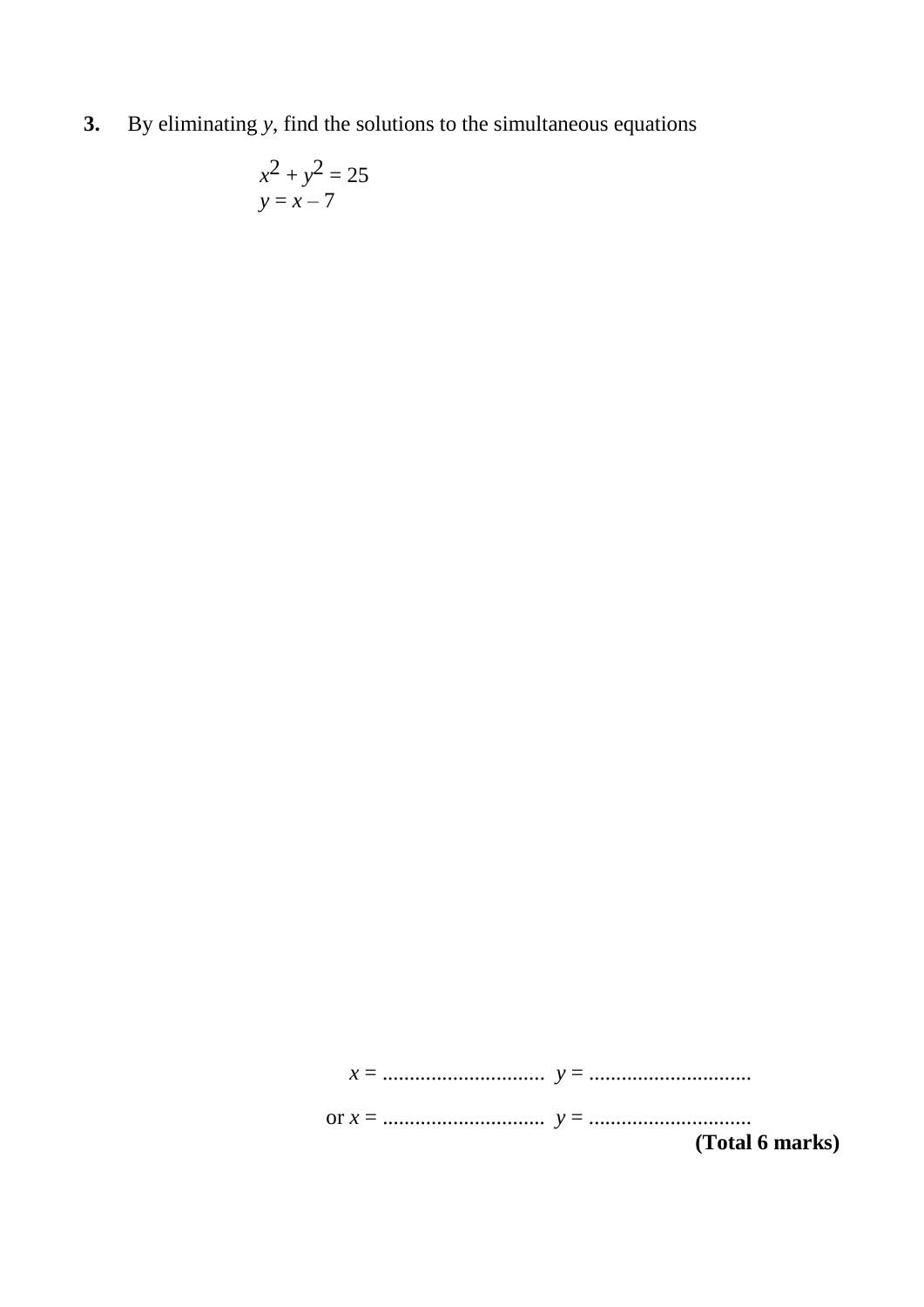**4.** By eliminating *y*, find the solutions to the simultaneous equations

$$
y - 2x = 3
$$

$$
x^2 + y^2 = 18
$$

*x =*……………………. *y =*……………………. or *x =*……………………. *y =*……………………. **(Total 7 marks)**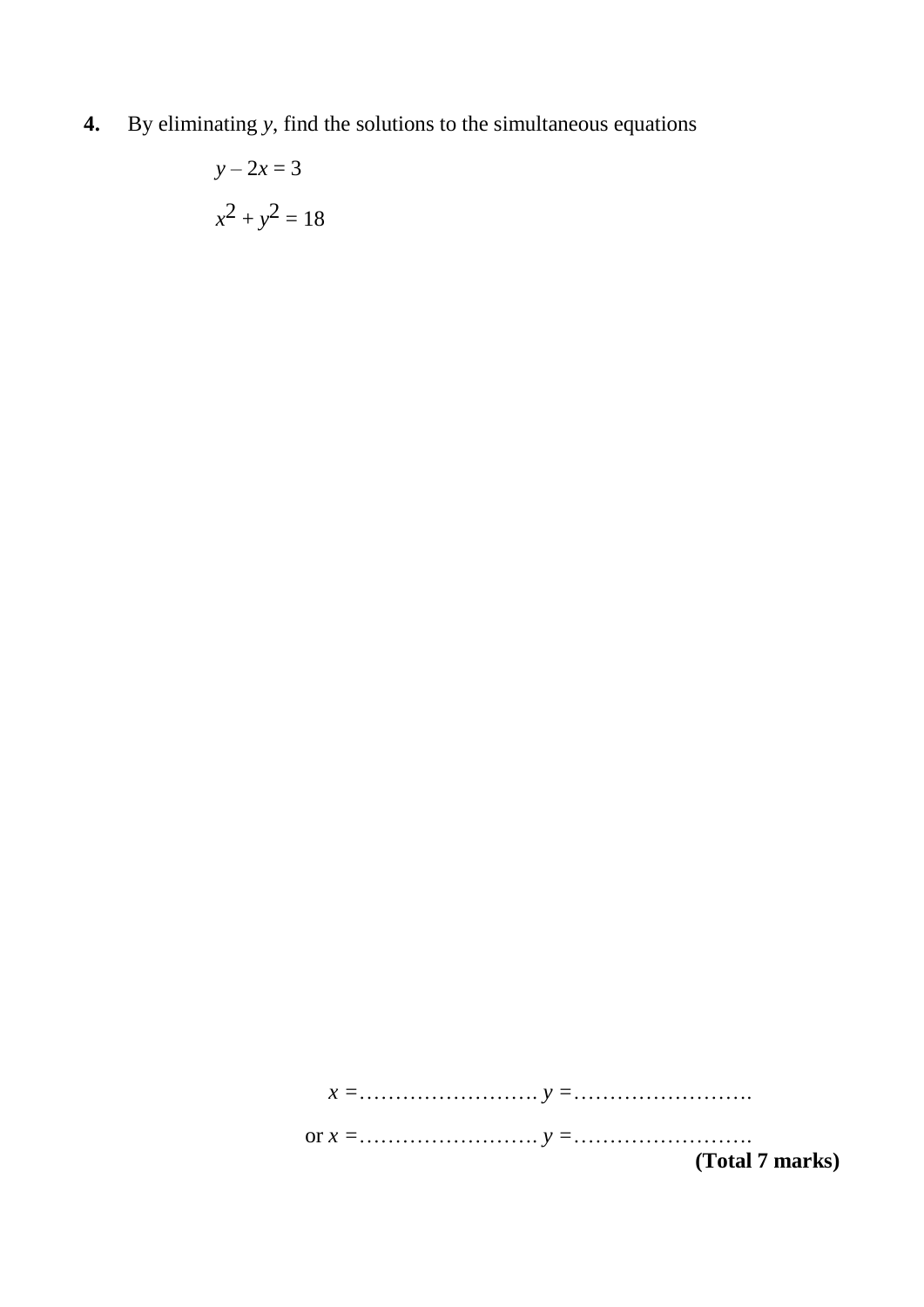Solve the simultaneous equations 5.

$$
x^2 + y^2 = 5
$$

$$
y = 3x + 1
$$

(Total 6 marks)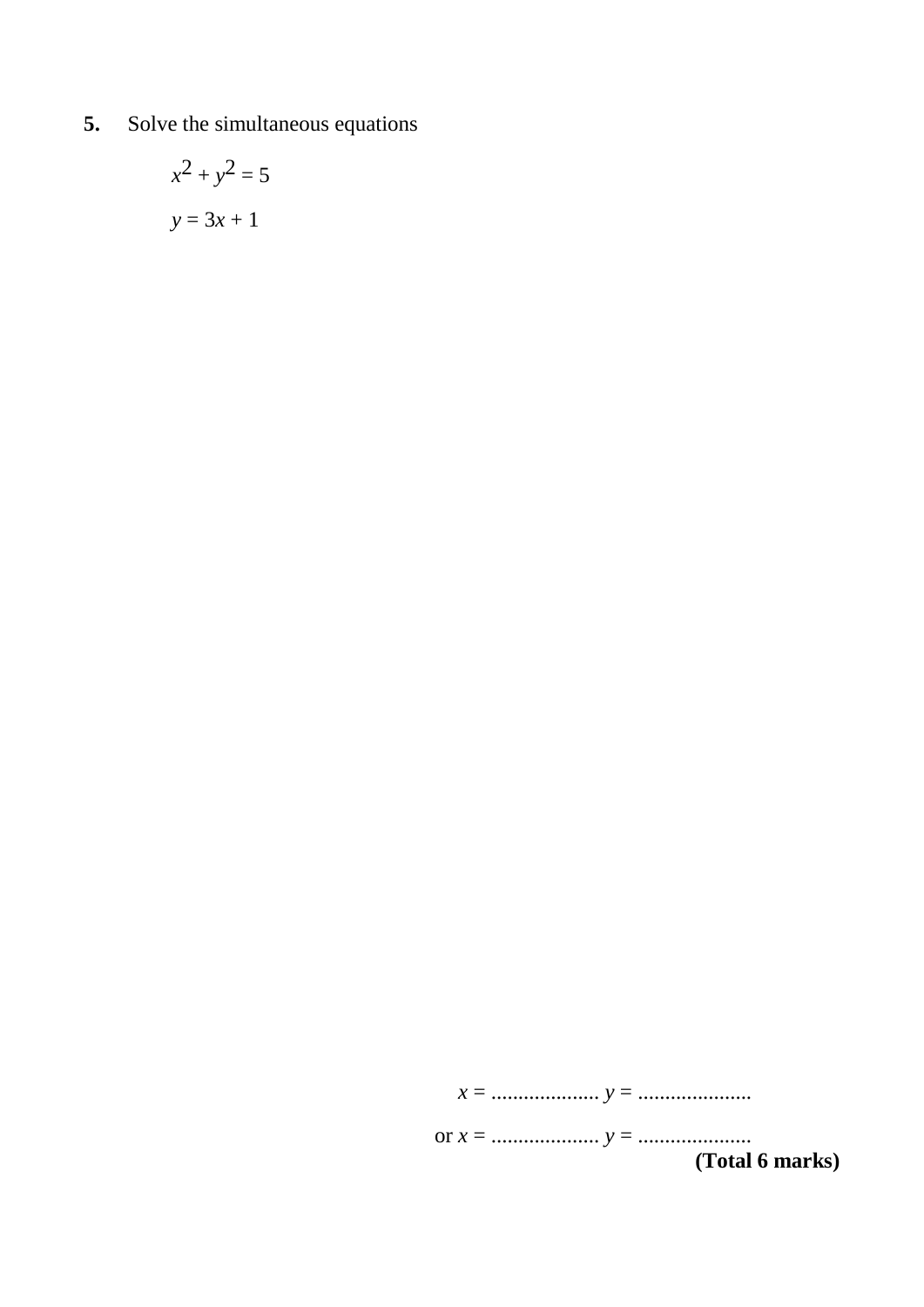Solve the simultaneous equations 6.

$$
x + y = 4
$$

$$
x^2 + y^2 = 40
$$

 $\overline{\text{or}}$